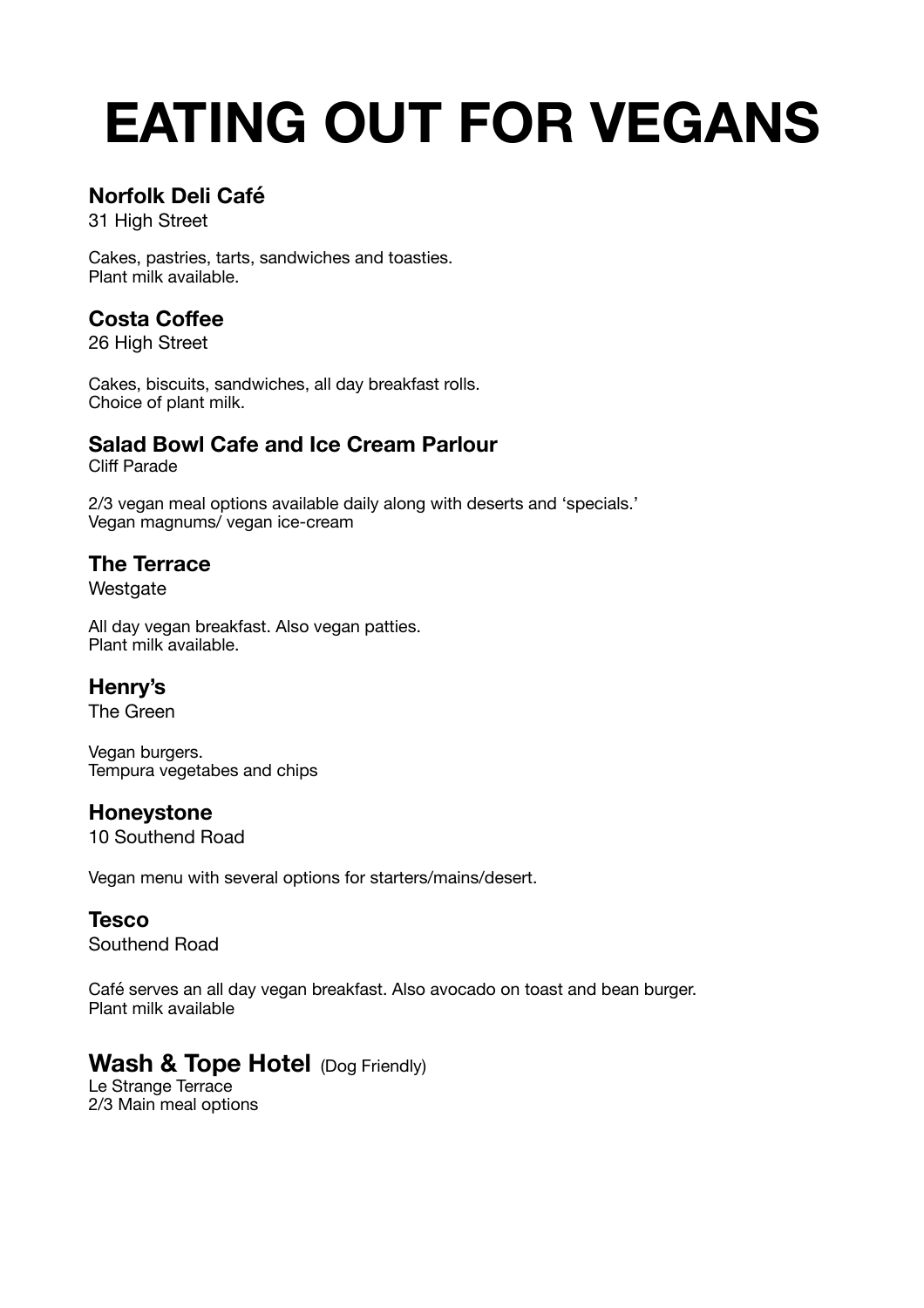### **Chives**

11 High Street

No vegan menu but chef can adapt meals on request. Soya milk available.

#### **Northgate Indian**

8-9 Northgate No Vegan menu but some items are suitable for vegans Check with the chef.

#### **Sea Life Centre**

The Prom

Sells naked bars/popcorn & biscuits. Plant milk available.

#### **The Old Town Beach Cafe**

Old Hunstanton (Dog Friendly)

Extensive vegan menu with large range of choice, including all day breakfast. Plant milk available

#### **The Lodge**

Old Hunstanton (Dog Friendly)

Vegan Menu offering a very good choice of starters/mains and desserts

———————————————————————————————————————————

#### **Caley Hall Hotel**

Old Hunstanton (Dog Friendly)

Evening menu offers a vegan Thai Green Curry

#### **The Ancient Mariner**

Old Hunstanton (Dog Friendly)

Vegan Butternut squash curry available lunch/dinner menu

## **Take - Away**

**Norfolk Deli**  16 Greevegate

Sandwiches & other deli items. Also sells items in the store.

### **ElllMacks Fish & Chips**

The Prom

Vegan Fish & Chips